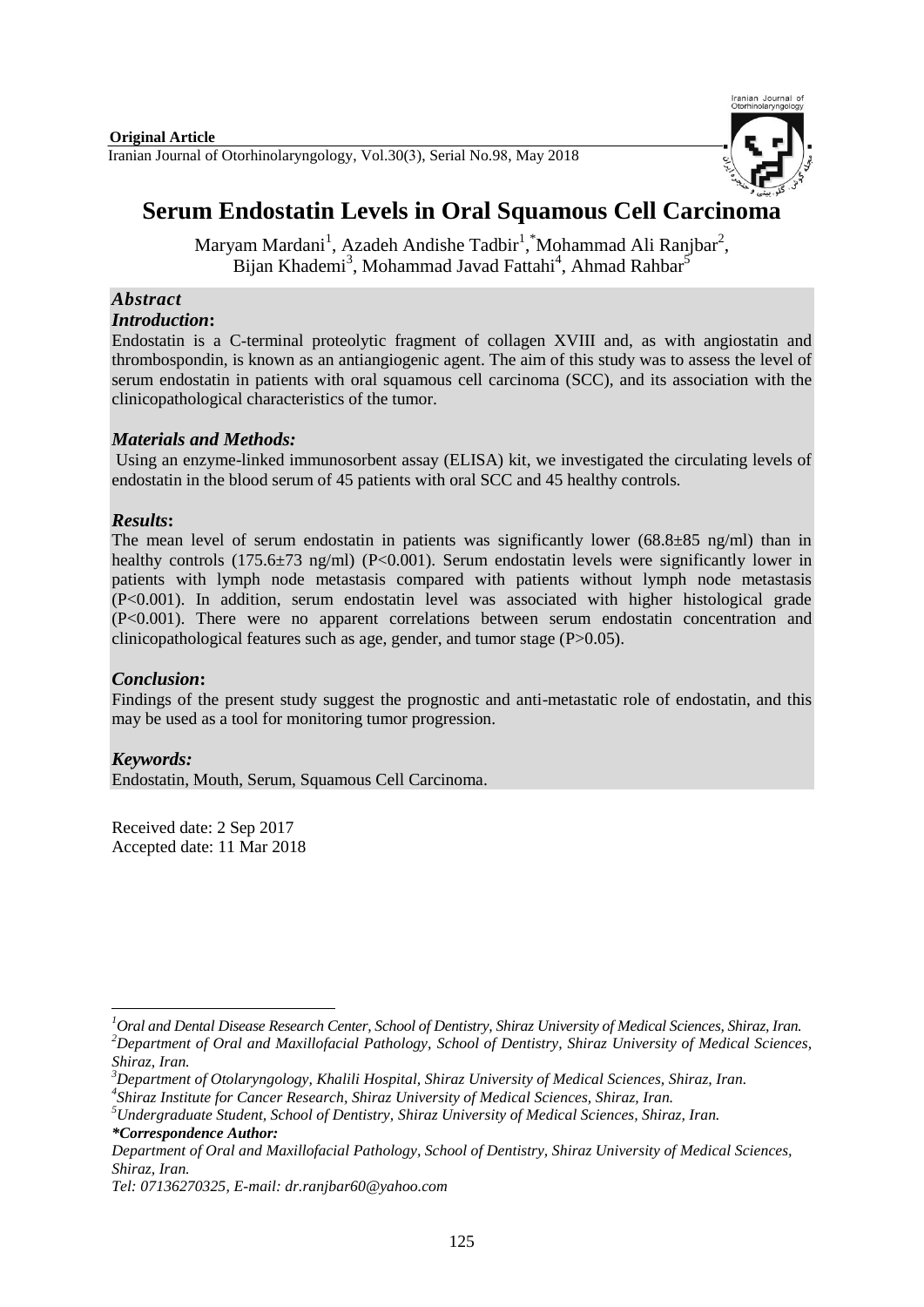#### *Introduction*

Oral squamous cell carcinoma (SCC) is the sixth most common malignancy reported in the world, and has the highest mortality rate due to malignancies (1). Research is being undertaken into the early diagnosis and prevention of this deadly cancer in order to improve outcomes.

Although histopathologic evaluation is the gold standard for the diagnosis of oral cancers, other pathological techniques such as an assessment of abnormally increased levels of proteins may be useful for optimal diagnosis and treatment. These markers are currently being used to predict the biological behavior and prognosis of oral malignancy.

Interest in endostatin, an anti-tumor molecule in cancers, has increased over the last two decades. Endostatin is described as a 22 kDa Cterminal fragment of collagen XVIII, which is a vascular and epithelial basement membrane protein(2,3).Previous studies have demonstrated various functions of this protein. For example, endostatin can cause apoptosis of the endothelial cells and serves as a suppressor of endothelial cell migration and tumor growth (4–6). Indeed, endostatin interferes with tumor progression by preventing the activity of tumor growth-stimulating factors (7,8). Furthermore, a few studies have reported that endostatin inhibits tumor metastasis by limiting blood supply, and therefore is considered a potential anti-tumor marker in malignant tumor treatment (9,10). To date, many studies have investigated endostatin levels in different types of cancers such as soft tissue sarcoma, renal cell carcinoma, and ovarian carcinoma (11-13). In addition, the association of endostatin level with prognosis and aggressiveness of tumors has been confirmed. It has already been established that patients with poor prognosis cancers have higher serum levels of endostatin (14-16). Investigations into the prognostic significance of circulating endostatin levels have demonstrated the association of higher serum levels of endostatin with progressive and poorly differentiated colorectal and bladder cancers (17,18). It is therefore reasonable to assume that serum endostatin levels can be used as a biomarker for diagnosing and predicting the prognosis of cancers. This study was conducted to investigate the potential role of serum endostatin levels in head and neck SCC as well as the correlation between serum

endostatin levels and various clinical and pathological features.

#### *Materials and Methods*

The medical records of 45 patients (22 men and 23 women; mean age,  $57\pm16$  years) with a histologically proven diagnosis of oral SCC were reviewed. Blood samples were obtained from the archives of the laboratory of pathology, Khalili Hospital of Shiraz University of Medical Sciences. Cases with other tumors, inflammation or infections were excluded from the study. In the control group, 45 normal subjects (22 men and 23 women; mean age, 56.6±15 years) with no evidence of inflammatory or systemic diseases were enrolled. All volunteers were fully informed about the study protocol and objectives, and signed an informed consent form to participate in the study. Two pathologists confirmed the diagnosis of oral SCC. Clinical staging of cases was determined according to the tumor, node, metastasis (TNM) staging system of the American Joint Committee on Cancer (AJCC) (19). The histopathological grade of oral SCC was determined based on World Health Organization (WHO) criteria.

Collection of blood samples was performed with commercially available ethylenediaminetetraacetic acid (EDTA) blood collection tubes (Greiner Bio-One GmbH, Kremsmunster, Austria) before surgery.

Serum was separated from clotted blood after centrifugation at 4°C and stored at −70°C for future assay. Endostatin concentrations were determined by enzyme-linked immunosorbent assay (ELISA) according to the manufacturer's instructions (R&D Systems Inc, Minneapolis, MNSS 413, USA).When primary radical surgery was performed, the patients were treated with combined primary radiotherapy and chemotherapy.

#### *Statistical analysis*

All statistical analyses were performed using SPSS 19.0 software. Comparisons between patients and controls and comparisons among patients were performed using parametric (Student's t) and nonparametric (Mann-Whitney and Kruskal-Wallis) tests,respectively. Correlation between variables were determined and p-values less than 0.05 were considered statistically significant.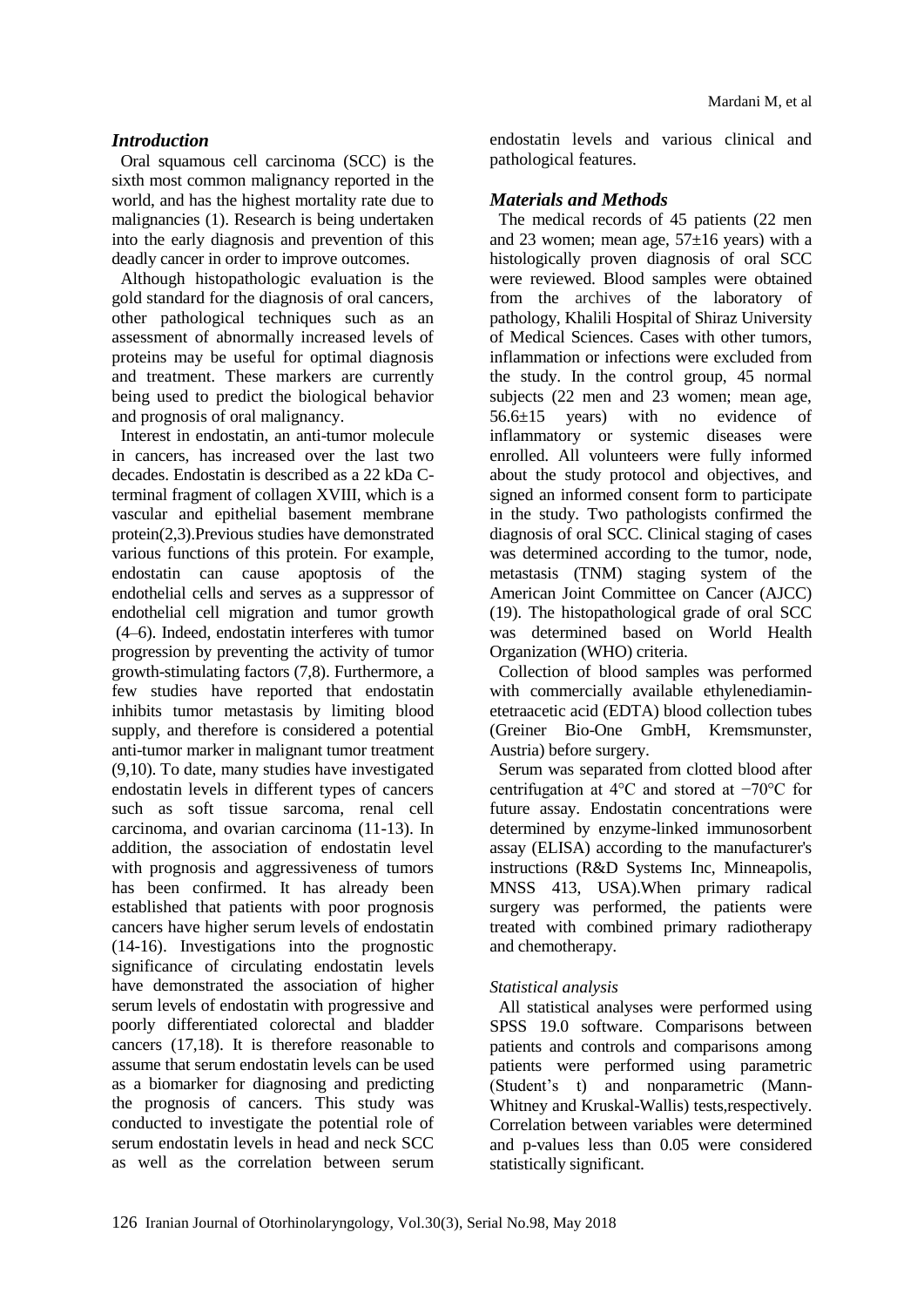Endostatin in Oral Squamous Cell Carcinoma

#### *Results*

Clinicopathological and demographic data are summarized in Table 1. All patients had localized tumor (M0). The mean serum endostatin level in patients with SCC (68.8±85 ng/ml) was significantly lower than that in healthy controls  $(175.6\pm73 \text{ ng/ml})$   $(P<0.001)$ . A positive correlation was seen between the serum levels of endostatin and the histological

grade of tumors  $(P<0.001)$ . The serum levels of endostatin were significantly lower in patients with lymph node metastasis  $(N^0)$ group) compared with those without metastasis ( $N^+$  group) (P<0.001). There was no significant correlation between serum endostatin level and other clinicopathological variables such as age, gender, and tumor stage (P>0.05) (Table.1).

|  |  | Table 1: Clinicopathological profile of 45 oral SCC patients and correlation with endostatin serum levels |
|--|--|-----------------------------------------------------------------------------------------------------------|
|  |  |                                                                                                           |

|                                    | Feature                            | No. (%)              | Mean serum level<br>$(Mean \pm SD)$  | <b>P-value</b> |
|------------------------------------|------------------------------------|----------------------|--------------------------------------|----------------|
| Gender                             | Male                               | 20(45.5)             | 55.38±14.77                          |                |
|                                    | Female                             | 25(55.5)             | $58.19 \pm 15.61$                    | 0.67           |
| Regional lymph node<br>involvement | $\mathrm{N}^{0}$<br>$\mathbf{N}^+$ | 17(37.8)<br>28(62.2) | $72.65 \pm 8.92$<br>$45.46 \pm 4.63$ | 0.000          |
|                                    |                                    |                      |                                      |                |
| Age                                | <65                                | 20(45.5)             | $55.48 \pm 15.28$                    |                |
|                                    | >65                                | 25(55.5)             | $58.11 \pm 15.23$                    | 0.92           |
| Tumor stage                        | I, II                              | 14(31.1)             | $53.54 \pm 13.65$                    |                |
|                                    | III, IV                            | 31(68.8)             | $61.8 \pm 15.98$                     | 0.07           |
|                                    |                                    |                      |                                      |                |
| Histological grade                 | Grade I, II                        | 22(49.9)             | $43.32 \pm 2.91$                     |                |
|                                    | Grade III, IV                      | 23(51.1)             | 78.19±4.87                           | 0.000          |

# *Discussion*

Several studies have demonstrated that angiogenesis and its inhibitors have a crucial role in the pathogenesis of malignancies and can affect tumor progression, invasion, and eventually lymph node metastasis (20, 21). Furthermore, several angiogenesis-related factors such as endostatin, have been considered as tumor prognostic markers. Therefore, in this present study we evaluated the relationship between serum endostatin levels and clinicopathological characteristics in oral SCC.

We found statistically significant differences in endostatin levels between patients and controls  $(P<0.001)$ . This finding is consistent with a previous study which investigated the prognostic value of plasma endostatin levels in head and neck SCC, and reported significantly lower endostatin levels in patients with cancer versus healthy volunteers (22). In our study, the serum levels of endostatin were lower in patients with nodal metastasis  $(N^+$ group) compared with patients without nodal metastasis ( $N^{0}$ group).

This finding may represent the antimetastatic role of this marker. It is suggested that the decrement of serum endostatin levels in patients with lymph node metastasis is related to lower production of the precursor of endostatin, collagen XVIII (23).

Our result is also in agreement with a similar study which investigated the association of endostatin on tumor growth and lymph node metastasis in animals implanted with oral cancer cells, and revealed that endostatin may inhibit growth and lymph node metastasis in these cancers (24).

Similarly, another investigation which analyzed the immunohistochemical expression of endostatin in oral SCC showed a lower expression of endostatin in the tumors of cases with multiple metastatic lymph nodes compared with non-metastatic tumors. Therefore, a reverse correlation between the tissue expression of endostatin and lymph node metastasis was suggested (23).

According to the available evidence, the molecular mechanisms by which endostatin exerts its inhibitory effect has not yet been fully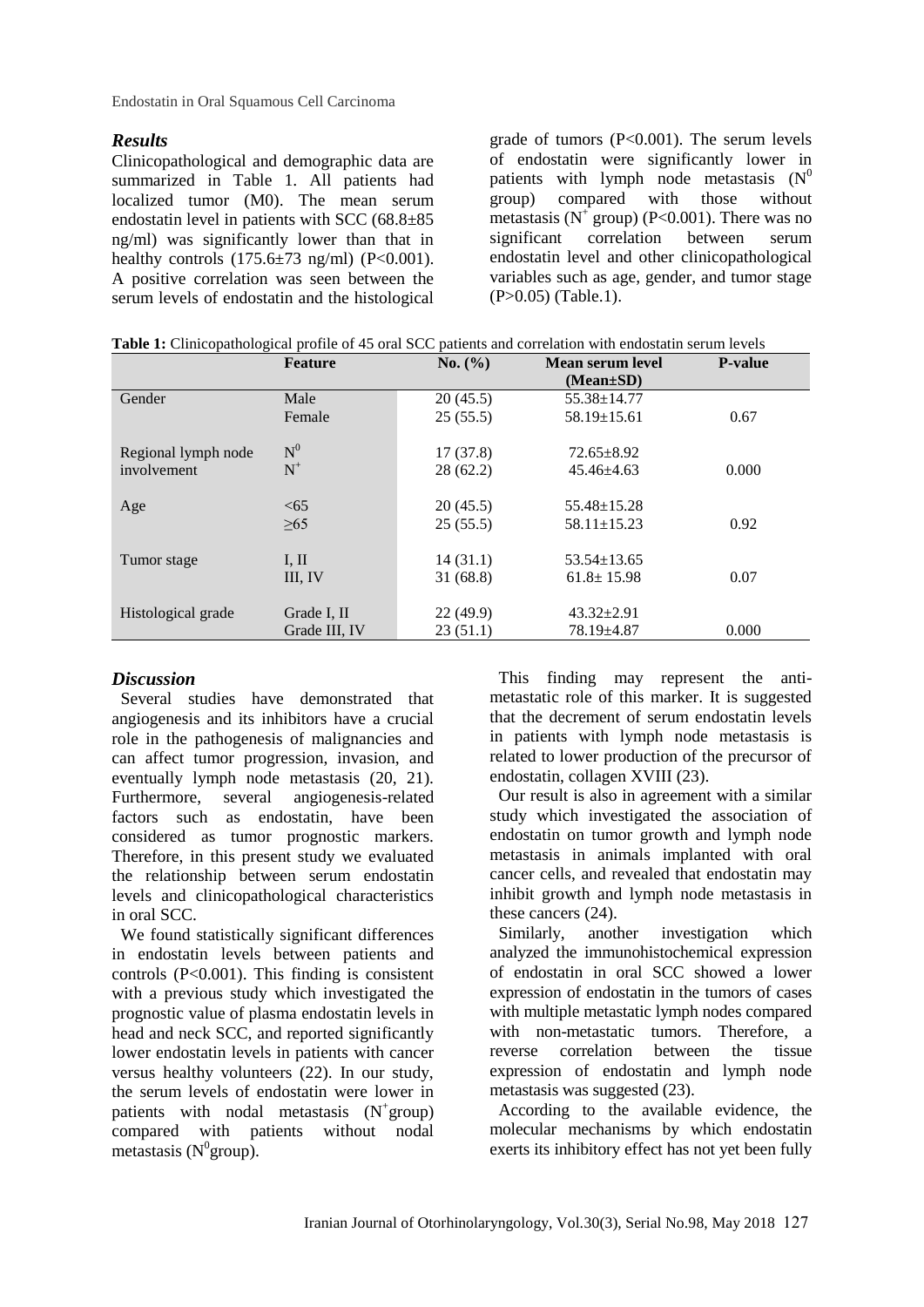elucidated. VEGF-C expression in a variety of human cancers and the correlation of this protein with the rate of lymph node metastasis have already been demonstrated (25–28). Hence, higher endostatin levels in patients without lymph node metastasis may be due to the endostatin effect on lymph expansion, which can inhibit lymph angiogenesis by downregulating VEGF-C expression in tumor cells (24). In this regard, Shao et al. reported that recombinant endostatin inhibited the proliferation and migration of lymphatic endothelial cells *in vitro* (29). Taking these observations together, it can be proposed that elevated endostatin levels can suppress tumor lymph angiogenesis, which subsequently reduces lymph node metastasis.

In contrast with our findings, however, Feldman et al. showed increased levels of plasma endostatin in colorectal patients with liver metastasis (11). It has been demonstrated that although endostatin is a potent antiangiogenic substance in tumor lymph node involvement, circulating endostatin levels might not be sufficient to push the angiogenic balance toward antiangiogenesis (30).

Previous investigations have revealed that the effect of endostatin on endothelial cells depends on the length of exposure (31). Moreover, the concentration of endostatin is important in terms of the optimal inhibitory effect. Celik et al. demonstrated that higher and lower dosages of endostatin had less inhibitory action on lymph node involvement (32). Another reason for conflicting findings between studies in different cancers may be the differences in angiogenic pathways in distinct types of tumor (33).

It has already been shown that endostatin inhibits the activation of matrix metalloprotease 2 and 9, which are closely associated with metastatic potential and invasion of tumoral cells (34-36). Therefore, increases in the amount of endostatin may suppress angiogenesis, lymph angiogenesis, and progression of tumor by inhibiting the matrix metalloprotease 2 and 9.

Another finding of the present study is the association of increased endostatin levels with higher histological grades of oral SCC. Our result is consistent with a study that demonstrated a significant association between higher plasma levels of endostatin and poorer tumor grade of oral SCC (22). The association of higher serum endostatin levels and poorer patient prognosis in non-small cell lung cancer, soft tissue sarcoma, and bladder cancer has also been demonstrated (11,15,18).

Combining antiangiogenic factors such as endostatin with chemotherapy is one of the most effective ways to increase the survival rate of patients with cancer (37). Therefore, the therapeutic properties of endostatin as an antiangiogenic drug must be further investigated. In addition, future randomized prospective studies should be conducted with a larger sample size so that a significant association between serum endostatin levels and other clinicopathological variables may be confirmed.

# *Conclusion*

Based on the findings of this study, the serum levels of endostatin were significantly lower in patients with lymph node metastasis. In addition, there was a positive correlation between endostatin level and tumor grade. Therefore, serum levels of endostatin may help clinicians predict the biological behavior of oral SCC.

#### *Acknowledgments*

The authors thank the Vice-Chancellery of Shiraz University of Medical Sciences for supporting this research. This manuscript is based on the thesis of Ahmad Rahbar for partial fulfillment of DDS degree. The authors are grateful Dr. M. Vossoughi from the Dental Research Development Center of the Dental School, for the statistical analysis.

# *References*

**1.** Warnakulasuriya S. Global epidemiology of oral and oropharyngeal cancer. Oral Oncol. 2009; 45: 309–16.

**2.** Wang ZH, Zhu ZT, Xiao XY, Sun J. Correlation of Serum Levels of Endostatin with Tumor Stage in Gastric Cancer: A Systematic Review and Meta-Analysis Biomed Res Int. 2015;2015:623939.

**3.** ZhuWw, CheY , Song X, Luo Y. Endostatin specifically targets both tumor blood vessels and lymphatic vessels. Front Med. 2011;5:336–40.

**4.** O'Reilly MS, Boehm T, ShingY, [Fukai N,](http://www.ncbi.nlm.nih.gov/pubmed/?term=Fukai%20N%5BAuthor%5D&cauthor=true&cauthor_uid=9008168) [Vasios G,](http://www.ncbi.nlm.nih.gov/pubmed/?term=Vasios%20G%5BAuthor%5D&cauthor=true&cauthor_uid=9008168) [Lane WS,](http://www.ncbi.nlm.nih.gov/pubmed/?term=Lane%20WS%5BAuthor%5D&cauthor=true&cauthor_uid=9008168) et al. Endostatin: an endogenous inhibitor of angiogenesis and tumor growth. Cell. 1997;88:277–85.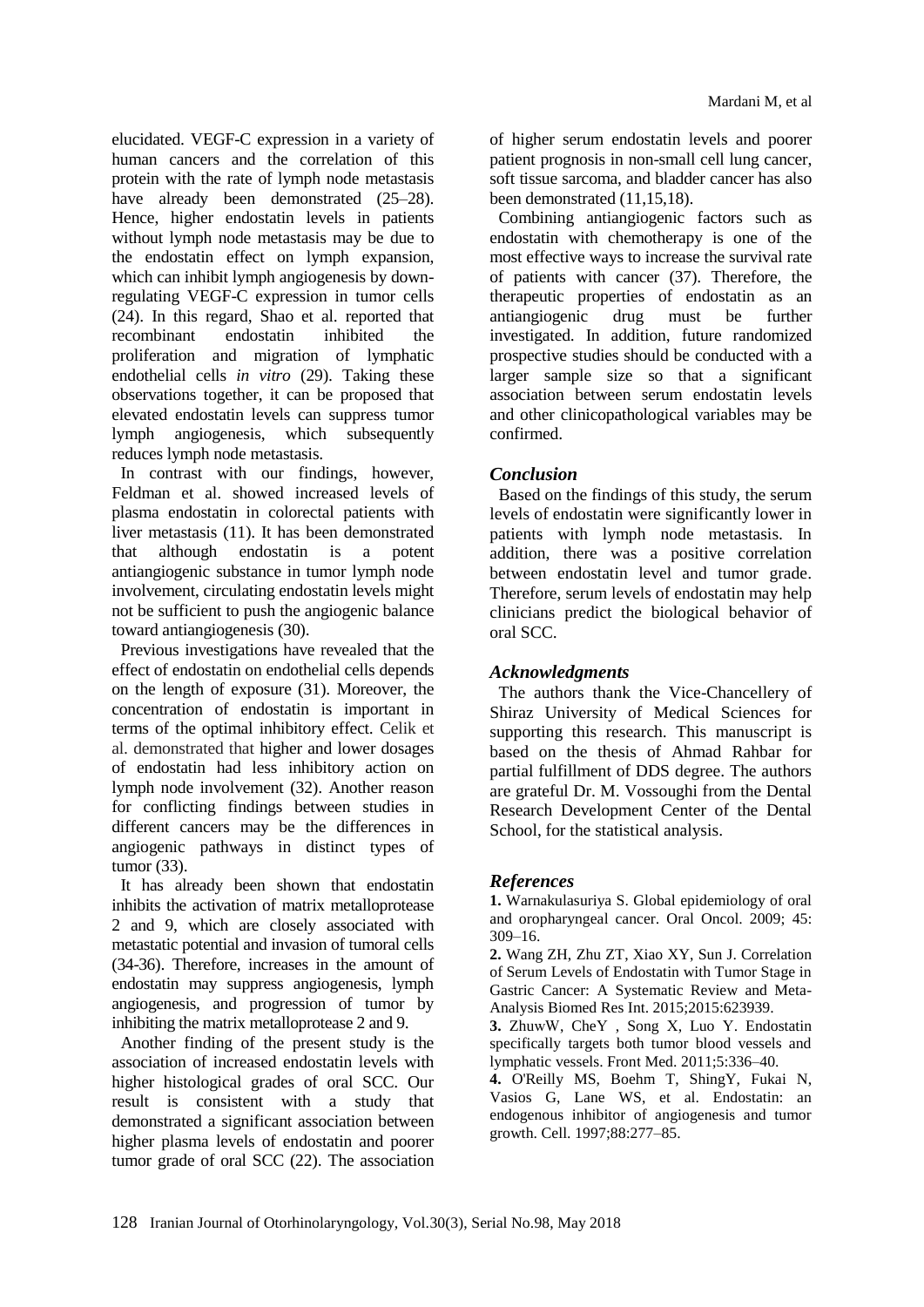Endostatin in Oral Squamous Cell Carcinoma

**5.** Taddei L, Chiarugi P, Brogelli L, Cirri P, Magnelli L, Raugei G, et al. Inhibitory effect of full-length human endostatin on in vitro angiogenesis. Biochem Biophys Res Commun. 1999; 263:340–5.

**6.** Dhanabal M, Ramchandran R, Waterman MJF, Lu H, Knebelmann B, Segal M, et al. Endostatin induces endothelial cell apoptosis. J Biol Chem. 1999;274:11721–6.

**7.** Jiang WG, [Lu XA,](http://www.ncbi.nlm.nih.gov/pubmed/?term=Lu%20XA%5BAuthor%5D&cauthor=true&cauthor_uid=24128285) [Shang BY,](http://www.ncbi.nlm.nih.gov/pubmed/?term=Shang%20BY%5BAuthor%5D&cauthor=true&cauthor_uid=24128285) [Fu Y,](http://www.ncbi.nlm.nih.gov/pubmed/?term=Fu%20Y%5BAuthor%5D&cauthor=true&cauthor_uid=24128285) [Zhang SH,](http://www.ncbi.nlm.nih.gov/pubmed/?term=Zhang%20SH%5BAuthor%5D&cauthor=true&cauthor_uid=24128285) [Zhou D,](http://www.ncbi.nlm.nih.gov/pubmed/?term=Zhou%20D%5BAuthor%5D&cauthor=true&cauthor_uid=24128285) et al. Genetically engineered endostatinlidamycin fusion proteins effectively inhibit tumor growth and metastasis. BMC: Cancer. 2013;13: 479.

**8.** [Wan YY,](http://www.ncbi.nlm.nih.gov/pubmed/?term=Wan%20YY%5BAuthor%5D&cauthor=true&cauthor_uid=23688086) [Tian GY,](http://www.ncbi.nlm.nih.gov/pubmed/?term=Tian%20GY%5BAuthor%5D&cauthor=true&cauthor_uid=23688086) [Guo HS,](http://www.ncbi.nlm.nih.gov/pubmed/?term=Guo%20HS%5BAuthor%5D&cauthor=true&cauthor_uid=23688086) [Kang YM,](http://www.ncbi.nlm.nih.gov/pubmed/?term=Kang%20YM%5BAuthor%5D&cauthor=true&cauthor_uid=23688086) [Yao](http://www.ncbi.nlm.nih.gov/pubmed/?term=Yao%20ZH%5BAuthor%5D&cauthor=true&cauthor_uid=23688086)  [ZH,](http://www.ncbi.nlm.nih.gov/pubmed/?term=Yao%20ZH%5BAuthor%5D&cauthor=true&cauthor_uid=23688086) [Li XL,](http://www.ncbi.nlm.nih.gov/pubmed/?term=Li%20XL%5BAuthor%5D&cauthor=true&cauthor_uid=23688086) et al. Endostatin, an angiogenesis inhibitor, ameliorates bleomycin-induced pulmonary fibrosis in rats. Respir Res. 2013;14:56.

**9.** [Zhuo W,](http://www.ncbi.nlm.nih.gov/pubmed/?term=Zhuo%20W%5BAuthor%5D&cauthor=true&cauthor_uid=20814900) [Luo C,](http://www.ncbi.nlm.nih.gov/pubmed/?term=Luo%20C%5BAuthor%5D&cauthor=true&cauthor_uid=20814900) [Wang X,](http://www.ncbi.nlm.nih.gov/pubmed/?term=Wang%20X%5BAuthor%5D&cauthor=true&cauthor_uid=20814900) [Song X,](http://www.ncbi.nlm.nih.gov/pubmed/?term=Song%20X%5BAuthor%5D&cauthor=true&cauthor_uid=20814900) [Fu Y,](http://www.ncbi.nlm.nih.gov/pubmed/?term=Fu%20Y%5BAuthor%5D&cauthor=true&cauthor_uid=20814900) [Luo Y.](http://www.ncbi.nlm.nih.gov/pubmed/?term=Luo%20Y%5BAuthor%5D&cauthor=true&cauthor_uid=20814900) Endostatin inhibits tumour lymphangiogenesis and lymphatic metastasis via cell surface nucleolin on lymphangiogenic endothelial cells. J Pathol. 2010;222:249–60.

**10.** [Bai YJ,](http://www.ncbi.nlm.nih.gov/pubmed/?term=Bai%20YJ%5BAuthor%5D&cauthor=true&cauthor_uid=23545016) [Huang LZ,](http://www.ncbi.nlm.nih.gov/pubmed/?term=Huang%20LZ%5BAuthor%5D&cauthor=true&cauthor_uid=23545016) [Zhou AY,](http://www.ncbi.nlm.nih.gov/pubmed/?term=Zhou%20AY%5BAuthor%5D&cauthor=true&cauthor_uid=23545016) [Zhao M,](http://www.ncbi.nlm.nih.gov/pubmed/?term=Zhao%20M%5BAuthor%5D&cauthor=true&cauthor_uid=23545016) [Yu WZ,](http://www.ncbi.nlm.nih.gov/pubmed/?term=Yu%20WZ%5BAuthor%5D&cauthor=true&cauthor_uid=23545016) [Li XX.](http://www.ncbi.nlm.nih.gov/pubmed/?term=Li%20XX%5BAuthor%5D&cauthor=true&cauthor_uid=23545016) Antiangiogenesis effects of endostatin in retinal neovascularization. [J Ocul Pharmacol Ther.](http://www.ncbi.nlm.nih.gov/pubmed/23545016) 2013;29:619–26.

**11.** [Feldman AL,](https://www.ncbi.nlm.nih.gov/pubmed/?term=Feldman%20AL%5BAuthor%5D&cauthor=true&cauthor_uid=11597016) [Alexander HR Jr,](https://www.ncbi.nlm.nih.gov/pubmed/?term=Alexander%20HR%20Jr%5BAuthor%5D&cauthor=true&cauthor_uid=11597016) [Bartlett DL,](https://www.ncbi.nlm.nih.gov/pubmed/?term=Bartlett%20DL%5BAuthor%5D&cauthor=true&cauthor_uid=11597016) [Kranda KC,](https://www.ncbi.nlm.nih.gov/pubmed/?term=Kranda%20KC%5BAuthor%5D&cauthor=true&cauthor_uid=11597016) [Miller MS,](https://www.ncbi.nlm.nih.gov/pubmed/?term=Miller%20MS%5BAuthor%5D&cauthor=true&cauthor_uid=11597016) [Costouros NG,](https://www.ncbi.nlm.nih.gov/pubmed/?term=Costouros%20NG%5BAuthor%5D&cauthor=true&cauthor_uid=11597016) et al. A prospective analysis of plasma endostatin levels in colorectal cancer patients with liver metastases. [Ann Surg Oncol.](https://www.ncbi.nlm.nih.gov/pubmed/11597016) 2001;8:741–5.

**12.** Feldman AL, Alexander HR Jr, Yang JC, Linehan WM, Eyler RA, Miller MS, et al. Prospective analysis of circulating endostatin levels in patients with renal cell carcinoma. Cancer. 2002;95:1637–43.

**13.** Hata K, Dhar DK, Kanasaki H, Nakayama K, Fujiwaki R, Katabuchi H, et al. Serum endostatin levels in patients with epithelial ovarian cancer. Anticancer Res. 2003;23:1907–12.

**14.** Bono P, Teerenhovi L, Joensuu H. Elevated serum endostatin is associated with poor outcome in patients with non-Hodgkin lymphoma. Cancer. 2003;97:2767–75.

**15.** Suzuki M, Izasa T, Ko E, Baba M, Saitoh Y, Shibuya K, et al. Serum endostatin correlates with progression and prognosis of non-small cell lung cancer. Lung Cancer. 2002;35:29–34.

**16.** [Mo HY,](http://www.ncbi.nlm.nih.gov/pubmed/?term=Mo%20HY%5BAuthor%5D&cauthor=true&cauthor_uid=23290342) [Luo DH,](http://www.ncbi.nlm.nih.gov/pubmed/?term=Luo%20DH%5BAuthor%5D&cauthor=true&cauthor_uid=23290342) [Qiu HZ,](http://www.ncbi.nlm.nih.gov/pubmed/?term=Qiu%20HZ%5BAuthor%5D&cauthor=true&cauthor_uid=23290342) [Liu H,](http://www.ncbi.nlm.nih.gov/pubmed/?term=Liu%20H%5BAuthor%5D&cauthor=true&cauthor_uid=23290342) [Chen QY,](http://www.ncbi.nlm.nih.gov/pubmed/?term=Chen%20QY%5BAuthor%5D&cauthor=true&cauthor_uid=23290342) [Tang LQ.](http://www.ncbi.nlm.nih.gov/pubmed/?term=Tang%20LQ%5BAuthor%5D&cauthor=true&cauthor_uid=23290342) Elevated serum endostatin levels are associated with poor survival in patients with advanced-stage nasopharyngeal carcinoma. Clin Oncol. 2013;25(5):308–17.

**17.** Kantola T, Väyrynen JP, Klintrup K, Mäkelä J, Karppinen SM, Pihlajaniemi T, et al. [Serum](https://www.ncbi.nlm.nih.gov/pubmed/25137019)  [endostatin levels are elevated in colorectal cancer](https://www.ncbi.nlm.nih.gov/pubmed/25137019)  [and correlate with invasion and systemic](https://www.ncbi.nlm.nih.gov/pubmed/25137019) 

[inflammatory markers.](https://www.ncbi.nlm.nih.gov/pubmed/25137019) Br J Cancer. 2014; 111: 1605–13.

**18.** [Szarvas T,](http://www.ncbi.nlm.nih.gov/pubmed/?term=Szarvas%20T%5BAuthor%5D&cauthor=true&cauthor_uid=21815140) [László V,](http://www.ncbi.nlm.nih.gov/pubmed/?term=L%C3%A1szl%C3%B3%20V%5BAuthor%5D&cauthor=true&cauthor_uid=21815140) [VomDorp F,](http://www.ncbi.nlm.nih.gov/pubmed/?term=Vom%20Dorp%20F%5BAuthor%5D&cauthor=true&cauthor_uid=21815140) [Reis H,](http://www.ncbi.nlm.nih.gov/pubmed/?term=Reis%20H%5BAuthor%5D&cauthor=true&cauthor_uid=21815140) [Szendröi A,](http://www.ncbi.nlm.nih.gov/pubmed/?term=Szendr%C3%B6i%20A%5BAuthor%5D&cauthor=true&cauthor_uid=21815140) [Romics I,](http://www.ncbi.nlm.nih.gov/pubmed/?term=Romics%20I%5BAuthor%5D&cauthor=true&cauthor_uid=21815140) et al. Serum endostatin levels correlate with enhanced extracellular matrix degradation and poor patients' prognosis in bladder cancer. Int J Cancer. 2012;130:2922–9.

**19.** Greene FL, Compton CC, Fritz AG, Shah JP, Winchester DP. Lip and oral cavity. In: AJCC cancer staging atlas. 6th ed. New York: Springer; 2006.19–26.

**20.** [Sharma BK,](http://www.ncbi.nlm.nih.gov/pubmed/?term=Sharma%20BK%5BAuthor%5D&cauthor=true&cauthor_uid=23912396) [Srinivasan R,](http://www.ncbi.nlm.nih.gov/pubmed/?term=Srinivasan%20R%5BAuthor%5D&cauthor=true&cauthor_uid=23912396) [Kapil S,](http://www.ncbi.nlm.nih.gov/pubmed/?term=Kapil%20S%5BAuthor%5D&cauthor=true&cauthor_uid=23912396) [Singla B,](http://www.ncbi.nlm.nih.gov/pubmed/?term=Singla%20B%5BAuthor%5D&cauthor=true&cauthor_uid=23912396) [Saini N,](http://www.ncbi.nlm.nih.gov/pubmed/?term=Saini%20N%5BAuthor%5D&cauthor=true&cauthor_uid=23912396) [Chawla YK,](http://www.ncbi.nlm.nih.gov/pubmed/?term=Chawla%20YK%5BAuthor%5D&cauthor=true&cauthor_uid=23912396) et al. Serum levels of angiogenic and anti-angiogenic factors: their prognostic relevance in locally advanced hepatocellular carcinoma. Mol Cell Biochem. 2013; 383:103–12.

**21.** [O'Byrne KJ,](http://www.ncbi.nlm.nih.gov/pubmed/?term=O) [Dalgleish AG,](http://www.ncbi.nlm.nih.gov/pubmed/?term=Dalgleish%20AG%5BAuthor%5D&cauthor=true&cauthor_uid=10741273) [Browning MJ,](http://www.ncbi.nlm.nih.gov/pubmed/?term=Browning%20MJ%5BAuthor%5D&cauthor=true&cauthor_uid=10741273) [Steward WP,](http://www.ncbi.nlm.nih.gov/pubmed/?term=Steward%20WP%5BAuthor%5D&cauthor=true&cauthor_uid=10741273) [Harris AL.](http://www.ncbi.nlm.nih.gov/pubmed/?term=Harris%20AL%5BAuthor%5D&cauthor=true&cauthor_uid=10741273) The relationship between angiogenesis and the immune response in carcinogenesis and the progression of malignant disease. Eur J Cancer. 2000;36:151–69.

**22.** Homer JJ, Greenman J, Stafford ND. Circulating angiogenic cytokines as tumour markers and prognostic factors in head and neck squamous cell carcinoma. [Clin Otolaryngol Allied](http://www.ncbi.nlm.nih.gov/pubmed/?term=Circulating+angiogenic+cytokines+as+tumour+markers+and+prognostic+factors+in+head+and+neck+squamous+cell+carcinoma)  [Sci.](http://www.ncbi.nlm.nih.gov/pubmed/?term=Circulating+angiogenic+cytokines+as+tumour+markers+and+prognostic+factors+in+head+and+neck+squamous+cell+carcinoma) 2002;27:32–37.

**23.** Nikitakis NG, Rivera H, Lopes MA, Siavash H, Reynolds MA, Ord RA, et al.Immunohistochemical Expression of Angiogenesis-Related Markers in oral squamous cell carcinomas with multiple metastatic lymph nodes. Am J Clin Pathol. 2003;119:574–86.

**24.** [Fukumoto S,](https://www.ncbi.nlm.nih.gov/pubmed/?term=Fukumoto%20S%5BAuthor%5D&cauthor=true&cauthor_uid=16132576) [Morifuji M,](https://www.ncbi.nlm.nih.gov/pubmed/?term=Morifuji%20M%5BAuthor%5D&cauthor=true&cauthor_uid=16132576) [Katakura Y,](https://www.ncbi.nlm.nih.gov/pubmed/?term=Katakura%20Y%5BAuthor%5D&cauthor=true&cauthor_uid=16132576) [Ohishi](https://www.ncbi.nlm.nih.gov/pubmed/?term=Ohishi%20M%5BAuthor%5D&cauthor=true&cauthor_uid=16132576)  [M,](https://www.ncbi.nlm.nih.gov/pubmed/?term=Ohishi%20M%5BAuthor%5D&cauthor=true&cauthor_uid=16132576) [Nakamura S.](https://www.ncbi.nlm.nih.gov/pubmed/?term=Nakamura%20S%5BAuthor%5D&cauthor=true&cauthor_uid=16132576) Endostatin inhibits lymph node metastasis by a down-regulation of the vascular endothelial growth factor C expression in tumor cells. [Clin Exp Metastasis.](https://www.ncbi.nlm.nih.gov/pubmed/?term=Endostatin+inhibits+lymph+node+metastasis+by+a+down-regulation+of+the+vascular) 2005;22:31–8.

**25.** Onogawa S, Kitadai Y, Tanaka S, [Kuwai T,](https://www.ncbi.nlm.nih.gov/pubmed/?term=Kuwai%20T%5BAuthor%5D&cauthor=true&cauthor_uid=14720324) [Kimura S,](https://www.ncbi.nlm.nih.gov/pubmed/?term=Kimura%20S%5BAuthor%5D&cauthor=true&cauthor_uid=14720324) [Chayama K,](https://www.ncbi.nlm.nih.gov/pubmed/?term=Chayama%20K%5BAuthor%5D&cauthor=true&cauthor_uid=14720324) et al. Expression of VEGF-C and VEGF-D at the invasive edge correlates with lymph node metastasis and prognosis of patients with colorectal carcinoma. Cancer Sci. 2004; 95: 32–9.

**26.** Amioka T, Kitadai Y, Tanaka S, [Haruma K,](https://www.ncbi.nlm.nih.gov/pubmed/?term=Haruma%20K%5BAuthor%5D&cauthor=true&cauthor_uid=12091074) [Yoshihara M,](https://www.ncbi.nlm.nih.gov/pubmed/?term=Yoshihara%20M%5BAuthor%5D&cauthor=true&cauthor_uid=12091074) [Yasui W,](https://www.ncbi.nlm.nih.gov/pubmed/?term=Yasui%20W%5BAuthor%5D&cauthor=true&cauthor_uid=12091074) et al. Vascular endothelial growth factor-C expression predicts lymph node metastasis of human gastric carcinomas invading the submucosa. Eu J [Cancer.](http://www.sciencedirect.com/science/journal/09598049) 2002;38:1413–9.

**27.** Neuchrist C, Erovic BM, Handisurya A, [Fischer MB,](https://www.ncbi.nlm.nih.gov/pubmed/?term=Fischer%20MB%5BAuthor%5D&cauthor=true&cauthor_uid=12784238) [Steiner GE,](https://www.ncbi.nlm.nih.gov/pubmed/?term=Steiner%20GE%5BAuthor%5D&cauthor=true&cauthor_uid=12784238) [Hollemann D,](https://www.ncbi.nlm.nih.gov/pubmed/?term=Hollemann%20D%5BAuthor%5D&cauthor=true&cauthor_uid=12784238) et al. Vascular endothelial growth factor C and vascular endothelial growth factor receptor 3 expression in squamous cell carcinomas of the head and neck. Head Neck. 2003;25:464–74.

**28.** Kitadai Y, Amioka T, Haruma K, [Tanaka S,](https://www.ncbi.nlm.nih.gov/pubmed/?term=Tanaka%20S%5BAuthor%5D&cauthor=true&cauthor_uid=11477575) [Yoshihara M,](https://www.ncbi.nlm.nih.gov/pubmed/?term=Yoshihara%20M%5BAuthor%5D&cauthor=true&cauthor_uid=11477575) [Sumii K,](https://www.ncbi.nlm.nih.gov/pubmed/?term=Sumii%20K%5BAuthor%5D&cauthor=true&cauthor_uid=11477575) et al. Clinicopathological significance of vasucular endothelial growth factor